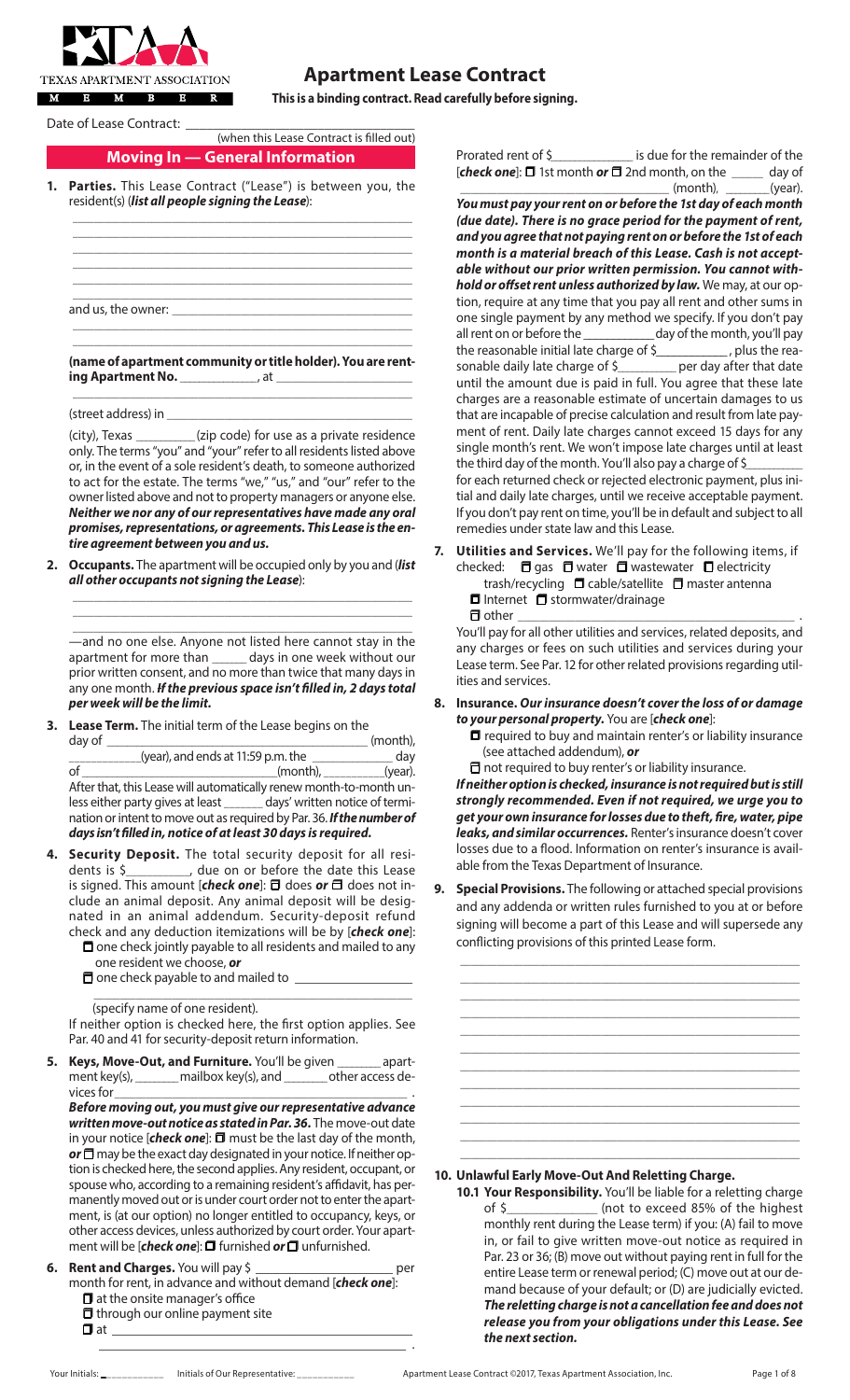**10.2 Not a Release.** The reletting charge is neither a Lease cancellation nor a buyout fee. It is a liquidated amount covering only part of our damages—for our time, effort, and expense in finding and processing a replacement resident. These damages are uncertain and hard to ascertain particularly those relating to inconvenience, paperwork, advertising, showing apartments, utilities for showing, checking prospects, overhead, marketing costs, and locator-service fees. You agree that the reletting charge is a reasonable estimate of our damages and that the charge is due whether or not our reletting attempts succeed. If no amount is stipulated, you must pay our actual reletting costs as far as they can be determined. The reletting charge doesn't release you from continued liability for future or past-due rent; charges for cleaning, repairing, repainting, or dealing with unreturned keys; or other sums due.

### **11. Security Devices.**

- **11.1 What We Provide.** *Texas Property Code secs. 92.151, 92.153, and 92.154 require, with some exceptions, that we provide at no cost to you when occupancy begins: (A) a window latch on each window; (B) a doorviewer (peephole) on each exterior door; (C) a pin lock on each sliding door; (D) either a door-handle latch or a security bar on each sliding door; (E) a keyless bolting device (deadbolt) on each exterior door; and (F) either a keyed doorknob lock or a keyed deadbolt lock on one entry door. Keyed locks will be rekeyed after the prior resident moves out. The rekeying will be done either before you move in or within 7 days after you move in, as required by law. If we fail to install or rekey security devices as required by law, you have the right to do so and deduct the reasonable cost from your next rent payment under Texas Property Code sec. 92.165(1). We may deactivate or not install keyless bolting devices on your doors if (A) you or an occupant in the dwelling is over 55 or disabled, and (B) the requirements of Texas Property Code sec. 92.153(e) or (f) are satisfied.*
- **11.2 Who Pays What.** We'll pay for missing security devices that are required by law. *You'll pay for: (A) rekeying that you request (unless we failed to rekey after the previous resident moved out); and (B) repairs or replacements because of misuse or damage by you or your family, your occupants, or your guests.* You must pay immediately after the work is done unless state law authorizes advance payment. You must also pay in advance for any additional or changed security devices you request.
- **12. Other Utilities and Services.** Television channels that are provided may be changed during the Lease term if the change applies to all residents. You may use utilities only for normal household purposes and must not waste them. If your electricity is interrupted, you must use only battery-operated lighting (no flames). You must not allow any utilities (other than cable or Internet) to be cut off or switched for any reason—including disconnection for not paying your bills—until the Lease term or renewal period ends. If a utility is submetered or prorated by an allocation formula, we'll attach an addendum to this Lease in compliance with state-agency rules. If a utility is individually metered, it must be connected in your name and you must notify the provider of your move-out date so the meter can be timely read. If you delay getting it turned on in your name by the Lease's start date or cause it to be transferred back into our name before you surrender or abandon the apartment, you'll be liable for a \$\_\_\_\_\_\_\_\_\_\_ charge (not to exceed \$50 per billing period), plus the actual or estimated cost of the utilities used while the utility should have been billed to you. If you're in an area open to competition and your apartment is individually metered, you may choose or change your retail electric provider at any time. If you qualify, your provider will be the same as ours, unless you choose a different provider. If you do choose or change your provider, you must give us written notice. You must pay all applicable provider fees, including any fees to change service back into our name after you move out.

# **Special Provisions and "What If" Clauses**

#### **13. Damages and Reimbursement.**

**13.1 Damage in the Apartment Community.** You must promptly pay or reimburse us for loss, damage, consequential damages, government fines or charges, or cost of repairs or service in the apartment community because of a Lease or rules violation; improper use; negligence; other conduct by you, your invitees, your occupants, or your guests; or any other cause not due to our negligence or fault as allowed by law, except for damages by acts of God to the extent they couldn't be mitigated by your action or inaction.

- **13.2 Indemnification by You.** *You'll defend, indemnify and hold us harmless from all liability arising from your conduct or that of your invitees, your occupants, your guests, or our representatives who at your request perform services not contemplated in this Lease.*
- **13.3 Damage and Wastewater Stoppage.** *Unless damage or wastewater stoppage is due to our negligence, we're not liable for—and you must pay for—repairs, replacements, and damage of the following kind if occurring during the Lease term or renewal period: (A) damage to doors, windows, or screens; (B) damage from windows or doors left open; and (C) damage from wastewater stoppages caused by improper objects in lines exclusively serving your apartment.*
- **13.4 No Waiver.** We may require payment at any time, including advance payment to repair damage that you are liable for. Delay in demanding sums you owe is not a waiver.

#### **14. Contractual Lien and Property Left in Apartment.**

- **14.1 Lien Against Your Property for Rent.** *All property in the apartment (unless exempt under Texas Property Code sec. 54.042) is subject to a contractual lien to secure payment of delinquent rent (except as prohibited by Texas Government Code sec. 2306.6738, for owners supported by housing-tax-credit allocations).* For this purpose, "apartment" excludes common areas but includes the interior living areas and exterior patios, balconies, attached garages, and any storerooms for your exclusive use.
- **14.2 Removal After We Exercise Lien for Rent.** *If your rent is delinquent, our representative may peacefully enter the apartment, and remove and/or store all property subject to lien.* All property in the apartment is presumed to be yours unless proved otherwise. After the property is removed, a written notice of entry must be left in a conspicuous place in the apartment—including a list of items removed, the amount of delinquent rent due, and the name, address, and phone number of the person to contact. The notice must also state that the property will be promptly returned when the delinquent rent is fully paid.
- **14.3 Removal After Surrender, Abandonment, or Eviction.** We, or law officers, may remove or store all property remaining in the apartment or in common areas (including any vehicles you or any occupant or guest owns or uses) if you're judicially evicted or if you surrender or abandon the apartment (see definitions in Par. 41).

#### **14.4 Storage.**

- **(A)** *No duty***.** We'll store property removed under a contractual lien. We may—but we have no duty to—store property removed after judicial eviction, surrender, or abandonment of the apartment.
- **(B)** *No liability***.** We're not liable for casualty, loss, damage, or theft, except for property removed under a contractual lien.
- **(C)** *Charges you pay***.** You must pay reasonable charges for our packing, removing, storing, and selling of any property.
- **(D)** *Our lien***.** We have a lien on all property removed and stored after surrender, abandonment, or judicial eviction for all sums you owe, with one exception: our lien on property listed under Texas Property Code sec. 54.042 is limited to charges for packing, removing, and storing.

#### **14.5 Redemption.**

- **(A)** *Property on which we have a lien***.** If we've seized and stored property under a contractual lien for rent as authorized by law, you may redeem the property by paying all delinquent rent due at the time of seizure. But if notice of sale (see Par. 14.6(C)) is given before you seek redemption, you may redeem only by paying the delinquent rent plus our reasonable charges for packing, removing, and storing.
- **(B)** *Property removed after surrender, abandonment, or judicial eviction***.** If we've removed and stored property after surrender, abandonment, or judicial eviction, you may redeem only by paying all sums you owe, including rent, late charges, reletting charges, storage charges, damages, etc.
- **(C)** *Place and payment for return***.** We may return redeemed property at the place of storage, the management office, or the apartment (at our option). We may require payment by cash, money order, or certified check.

# **14.6 Disposition or Sale.**

- **(A)** *Our options***.** Except for animals, we may throw away or give to a charitable organization all personal property that is:
	- (1) left in the apartment after surrender, abandonment or death of a sole resident; *or*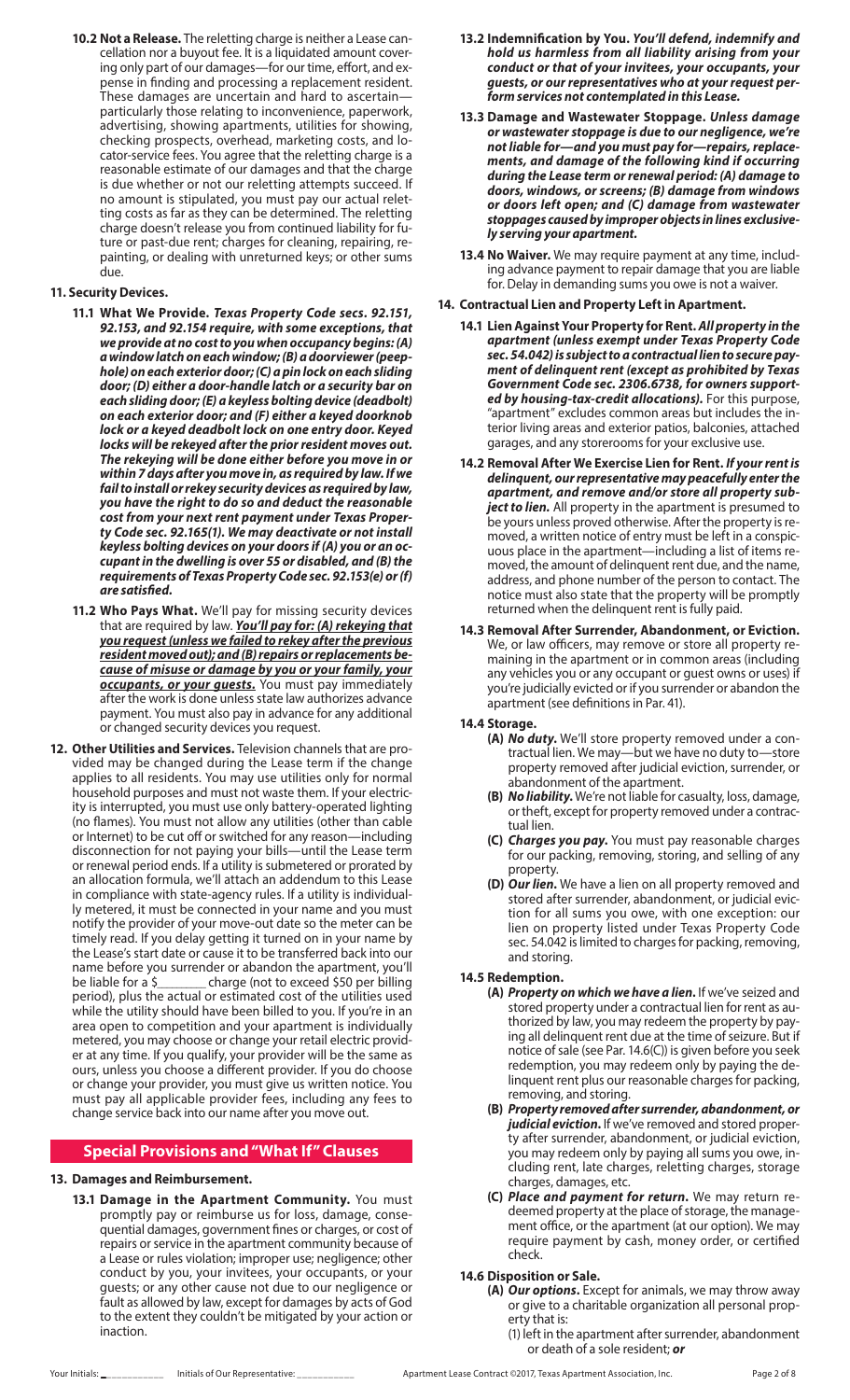(2) left outside more than 1 hour after writ of possession is executed, following judicial eviction.

- **(B)** *Animals***.** An animal removed after surrender, abandonment, or eviction may be kenneled or turned over to a local authority, humane society, or rescue organization.
- **(C)** *Sale of property***.** Property not thrown away or given to charity may be disposed of only by sale, which must be held no sooner than 30 days after written notice of the date, time, and place of sale is sent by both regular mail and certified mail (return receipt requested) to your last known address. The notice must itemize the amounts you owe and provide the name, address, and phone number of the person to contact about the sale, the amount owed, and your right to redeem the property. The sale may be public or private; is subject to any third-party ownership or lien claims; must be to the highest cash bidder; and may be in bulk, in batches, or itemby-item. If the proceeds from the sale are more than you owe, the excess amount must be mailed to you at your last known address within 30 days after sale.
- **15. Failing to Pay First Month's Rent.** If you don't pay the first month's rent when or before the Lease begins, all future rent for the Lease term will be automatically accelerated without notice and become immediately due. We also may end your right of occupancy and recover damages, future rent, reletting charges, attorney's fees, court costs, and other lawful charges. Our rights, remedies and duties under Par. 10 and 32 apply to acceleration under this paragraph.
- **16. Rent Increases and Lease Changes.** No rent increases or Lease changes are allowed before the initial Lease term ends, except for those allowed by special provisions in Par. 9, by a written addendum or amendment signed by you and us, or by reasonable changes of apartment rules allowed under Par. 19. If, at least 5 days before the advance-notice deadline referred to in Par. 3, we give you written notice of rent increases or Lease changes that become effective when the Lease term or renewal period ends, this Lease will automatically continue month-to-month with the increased rent or Lease changes. The new modified Lease will begin on the date stated in the notice (without needing your signature) unless you give us written move-out notice under Par. 36. The written move-out notice under Par. 36 applies only to the end of the current Lease or renewal period.

# **17. Delay of Occupancy.**

- **17.1 Lease Remains In Force.** We are not responsible for any delay of your occupancy caused by construction, repairs, cleaning, or a previous resident's holding over. This Lease will remain in force subject to:
	- (A) abatement of rent on a daily basis during delay, *and* (B) your right to terminate the lease in writing as set forth
- below. **17.2 Your Termination Rights.** Termination notice must be in writing. After termination under 17.1(B), you are entitled only to refund of any deposit(s) and any rent you paid. Rent abatement or Lease termination does not apply if the delay is for cleaning or repairs that don't prevent you from moving into the apartment.
- **17.3 Notice of Delay.** If there is a delay of your occupancy and we haven't given notice of delay as set forth immediately below, you may terminate this Lease up to the date when the apartment is ready for occupancy, but not later.
	- (a) If we give written notice to any of you or your occupants when or after the Lease begins—and the notice states that occupancy has been delayed because of construction or a previous resident's holding over, and that the apartment will be ready on a specific date you may terminate the Lease within 3 days after you receive written notice, but no later.
	- (b) If we give any of you written notice before the date the Lease begins and the notice states that a construction delay is expected and that the apartment will be ready for you to occupy on a specific date, you may terminate the Lease within 7 days after receiving written notice, but no later. The readiness date stated in the written notice becomes the new effective Lease date for all purposes. This new date can't be moved to an earlier date unless we and you agree in writing.
- **18. Disclosure of Information.** If someone requests information about you or your rental history for law-enforcement, governmental, or business purposes, we may provide it. At our request, any utility provider may give us information about pending or actual connections or disconnections of utility service to your apartment.

# **While You're Living in the Apartment**

### **19. Community Policies and Rules.**

**19.1 Generally.** Our rules are considered part of this Lease. You, your occupants, and your guests must comply with all written apartment rules and community policies, including instructions for care of our property. We may regulate: (A) the use of patios, balconies, and porches; (B) the conduct of furniture movers and delivery persons; and (C) activities in common areas. We may make reasonable changes to written rules, and those rules can become effective immediately if the rules are distributed and applicable to all units in the apartment community and do not change the dollar amounts on pages 1 or 2 of this Lease.

- **19.2 Some Specifics.** Your apartment and other areas reserved for your private use must be kept clean. Trash must be disposed of at least weekly in appropriate receptacles in accordance with local ordinances. Passageways may be used only for entry or exit. You will use balconies with care and will not overload them. Any swimming pools, saunas, spas, tanning beds, exercise rooms, storerooms, laundry rooms, and similar areas must be used with care and in accordance with apartment rules and posted signs.
- **19.3 Limitations on Conduct.** Glass containers are prohibited in or near pools and all other common areas. Within the apartment community, you, your occupants, and your guests must not use candles or kerosene lamps or heaters without our prior written approval, or cook on balconies or outside. You, your occupants, and your guests must not solicit business or contributions. Conducting any kind of business (including child-care services) in your apartment or in the apartment community is prohibited—except that any lawful business conducted "at home" by computer, mail, or telephone is permissible if customers, clients, patients, or other business associates do not come to your apartment for business purposes.
- **19.4 Exclusion of Persons.** We may exclude from the apartment community any guests or others who, in our judgment, have been violating the law, violating this Lease or our rules, or disturbing other residents, neighbors, visitors, or owner representatives. We may also exclude from any outside area or common area anyone who refuses to show photo identification or refuses to identify himself or herself as a resident, an occupant, or a guest of a specific resident in the community.
- **19.5 Notice of Convictions and Registration.** You must notify us within 15 days if you or any of your occupants are convicted of (A) any felony, or (B) any misdemeanor involving a controlled substance, violence to another person, or destruction of property. You must also notify us within 15 days if you or any of your occupants register as a sex offender. Informing us of a criminal conviction or sex-offender registration doesn't waive any rights we may have against you.
- **20. Prohibited Conduct.** You, your occupants, and your guests may not engage in the following activities:
	- (a) criminal conduct, regardless of whether or where arrest or conviction occurs, including but not limited to: manufacturing, delivering, or possessing a controlled substance or drug paraphernalia; engaging in or threatening violence; possessing a weapon prohibited by law; discharging a firearm in the apartment community; or, except when allowed by law, displaying or possessing a gun, knife, or other weapon in the common area, or in a way that may alarm others;
	- (b) behaving in a loud or obnoxious manner;
	- (c) disturbing or threatening the rights, comfort, health, safety, or convenience of others (including our agents and employees) in or near the apartment community;
	- (d) disrupting our business operations;
	- (e) storing anything in closets containing gas appliances;
	- (f) tampering with utilities or telecommunications; (g) bringing hazardous materials into the apartment com-
	- munity; (h) using windows for entry or exit;
	- (i) heating the apartment with a gas-operated cooking stove or oven; *or*
	- (j) making bad-faith or false allegations against us or our agents to others.
- **21. Parking.** We may regulate the time, manner, and place of parking all cars, trucks, motorcycles, bicycles, boats, trailers, and recreational vehicles. Motorcycles or motorized bikes must not be parked inside an apartment, on sidewalks, under stairwells, or in handicapped-parking areas. We may have any unauthorized or illegally parked vehicles towed according to state law at the owner or operator's expense at any time if the vehicle:
	- (a) has a flat tire or is otherwise inoperable;
	- (b) is on jacks, on blocks, or has a wheel missing;
	- (c) takes up more than one parking space;
	- (d) belongs to a resident or occupant who has surrendered or abandoned the apartment;
	- (e) is in a handicapped space without the legally required handicapped insignia;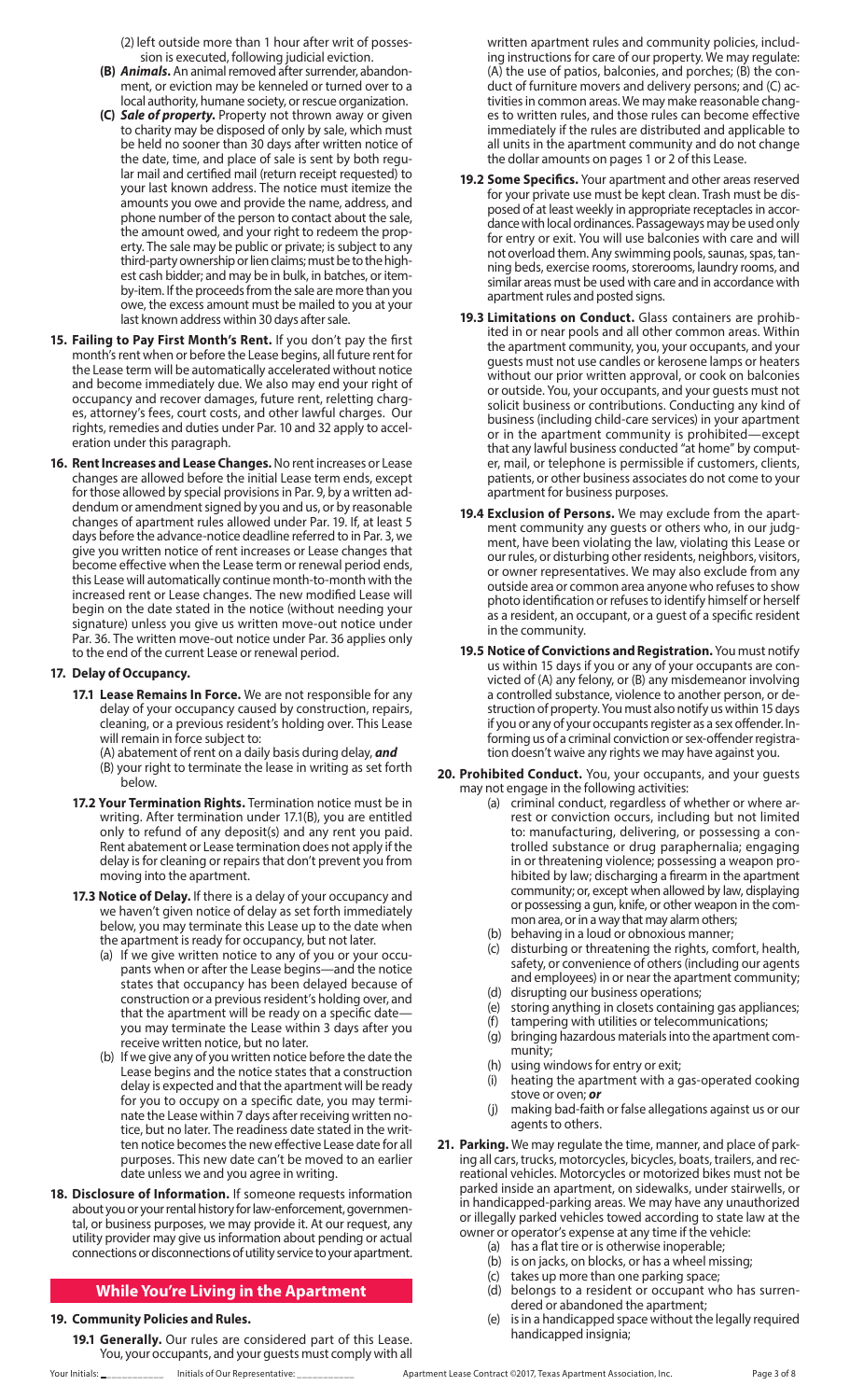- (f) is in a space marked for office visitors, managers, or staff;
- (g) blocks another vehicle from exiting;
- (h) is in a fire lane or designated "no parking" area;
- (i) is in a space marked for another resident or apartment;
- (j) is on the grass, sidewalk, or patio;
- $(k)$  blocks a garbage truck from access to a dumpster;<br>(I) has no current license or registration, and we ha
- has no current license or registration, and we have given you at least 10 days' notice that the vehicle will be towed if not removed; *or*
- (m) is not moved to allow parking lot maintenance.

#### **22. Release of Resident.**

- **22.1 Generally.** *You may have the right under Texas law to terminate the Lease early in certain situations involving family violence, certain sexual offenses, or stalking.* Otherwise, unless you're entitled to terminate this Lease under Par. 9, 17, 23, 31, or 36, you won't be released from this Lease for any reason—including voluntary or involuntary school withdrawal or transfer, voluntary or involuntary job transfer, marriage, separation, divorce, reconciliation, loss of coresidents, loss of employment, bad health, property purchase, or death.
- **22.2Death of Sole Resident.** If you are the sole resident and die during the Lease term, an authorized representative of your estate may terminate the Lease without penalty by giving at least 30 days' written notice. Your estate will be liable for your Lease obligations until the latter of: (A) the termination date or (B) removal of all possessions in the apartment. Your estate will also be liable for all charges and damages until the apartment is vacated, and any removal or storage costs.

### **23. Military Personnel.**

- **23.1 Termination Rights.** *You may have the right under Texas law to terminate the Lease in certain situations involving military deployment or transfer.* You may terminate the Lease if you enlist, are drafted into, or are commissioned in the U.S. Armed Forces. You also may terminate the Lease if:
	- (a) you are (1) a member of the U.S. Armed Forces or Reserves on active duty, or (2) a member of the National Guard called to active duty for more than 30 days in response to a national emergency declared by the President; *and*
	- (b) you (1) receive orders for a permanent change of station, (2) receive orders to deploy with a military unit or as an individual in support of a military operation for 90 days or more, or (3) are relieved or released from active duty.
- **23.2 How to Terminate Under This Par. 23.** You must furnish us a copy of your military orders, such as permanentchange-of-station orders, call-up orders, or deployment orders (or letter equivalent). Military permission for base housing doesn't constitute a permanent-change-of-station order. You must deliver to us your written termination notice, after which the Lease will be terminated under this military clause 30 days after the date your next rental payment is due. After your move-out, we'll return your security deposit, less lawful deductions.
- **23.3 Who May Be Released.** For the purposes of this Lease, orders described in (b) under Par. 23.1 above will release only the resident who qualifies under both (a) and (b) above and receives the orders during the Lease term, plus that resident's spouse or legal dependents living in the resident's household. A coresident who is not the spouse or dependent of a military resident cannot terminate under this military clause.
- **23.4 Your Representations.** Unless you state otherwise in Par. 9, you represent when signing this Lease that:
	- (a) you do not already have deployment or change-of-station orders;
	- (b) you will not be retiring from the military during the Lease term; *and*
	- (c) the term of your enlistment or obligation will not end before the Lease term ends.

You must notify us immediately if you are called to active duty or receive deployment or permanent-change-of-station orders.

**23.5 Damages for False Representations.** Liquidated damages for making a false representation of the above will be the amount of unpaid rent for the remainder of the Lease term when and if you move out, minus rents from others received in mitigation under Par. 32.6.

# **24. Resident Safety and Loss.**

**24.1 Disclaimer.** *We disclaim any express or implied warranties of security.* We care about your safety and that of other occupants and guests. You agree to make every effort to follow any Security Guidelines Addendum attached to this Lease. *No security system is failsafe. Even the best system can't prevent crime. Always act as if security systems don't exist since they are subject to malfunction, tampering, and human error. The best safety measures are the ones you take as a matter of common sense and habit.*

**24.2 Your Duty of Due Care.** You, your occupants, and your guests must exercise due care for your own and others' safety and security, especially in using smoke alarms and other detection devices, door and window locks, and other safety or security devices. Window screens are not for security or to keep people from falling out of windows.

#### **24.3 Alarm and Detection Devices.**

- **(A)** *What we'll do***.** We'll furnish smoke alarms or other detection devices required by law or city ordinance. We may install additional detectors not so required. We'll test them and provide working batteries when you first take possession of your apartment. Upon request, we'll provide, as required by law, a smoke alarm capable of alerting a person with a hearing-impairment disability.
- **(B)** *Your duties***.** You must pay for and replace batteries as needed, unless the law provides otherwise. We may replace dead or missing batteries at your expense, without prior notice to you. You must immediately report alarm or detector malfunctions to us. Neither you nor others may disable alarms or detectors. *If you damage or disable the smoke alarm, or remove a battery without replacing it with a working battery, you may be liable to us under Texas Property Code sec. 92.2611 for \$100 plus one month's rent, actual damages, and attorney's fees.* You'll be liable to us and others if you fail to report malfunctions, or fail to report any loss, damage, or fines resulting from fire, smoke, or water.
- **24.4 Loss.** Unless otherwise required by law, we're not liable to any resident, guest, or occupant for personal injury or damage, loss of personal property, or loss of business or personal income, from any cause, including fire, smoke, rain, flood, water leaks, hail, ice, snow, lightning, wind, explosions, interruption of utilities, pipe leaks, theft, vandalism, and negligent or intentional acts of residents, occupants, or guests. We have no duty to remove any ice, sleet, or snow but may remove any amount with or without notice. Unless we instruct otherwise, during freezing weather you must for 24 hours a day: (A) keep the apartment heated to at least 50° Fahrenheit, (B) keep cabinet and closet doors open, and (C) drip hot- and cold-water faucets. You'll be liable for any damage to our and others' property caused by broken water pipes due to your violating these requirements.
- **24.5 Crime or Emergency.** Immediately dial 911 or call local medical-emergency, fire, or police personnel in case of accident, fire, smoke, suspected criminal activity, or any other emergency involving imminent harm. You should then contact our representative. None of our security measures are an express or implied warranty of security—or a guarantee against crime or of reduced risk of crime. Unless otherwise provided by law, we're not liable to you, your occupants, or your guests for injury, damage, or loss to person or property caused by criminal conduct of other persons, including theft, burglary, assault, vandalism, or other crimes. Even if previously provided, we're not obliged to furnish security personnel, patrols, lighting, gates, fences, or other forms of security unless required by law. We're not responsible for obtaining criminal-history checks on any residents, occupants, guests, or contractors in the apartment community. If you, your occupants, or your guests are affected by a crime, you must make a written report to the appropriate local law-enforcement agency and to our representative. You must also give us the law-enforcement agency's incident-report number upon request.

### **25. Condition of the Premises and Alterations.**

- **25.1 As-Is.** *We disclaim all implied warranties.* You accept the apartment, fixtures, and furniture as is, except for conditions materially affecting the health or safety of ordinary persons. You'll be given an Inventory & Condition form on or before move-in. Within 48 hours after move-in, you must note on the form all defects or damage, sign the form, and return it to us. Otherwise, everything will be considered to be in a clean, safe, and good working condition.
- **25.2 Standards and Improvements.** You must use customary diligence in maintaining the apartment and not damaging or littering the common areas. Unless authorized by law or by us in writing, you must not do any repairs, painting, wallpapering, carpeting, electrical changes, or otherwise alter our property. No holes or stickers are allowed inside or outside the apartment. Unless our rules state otherwise, we'll permit a reasonable number of small nail holes for hanging pictures on sheetrock walls and grooves of wood-paneled walls. No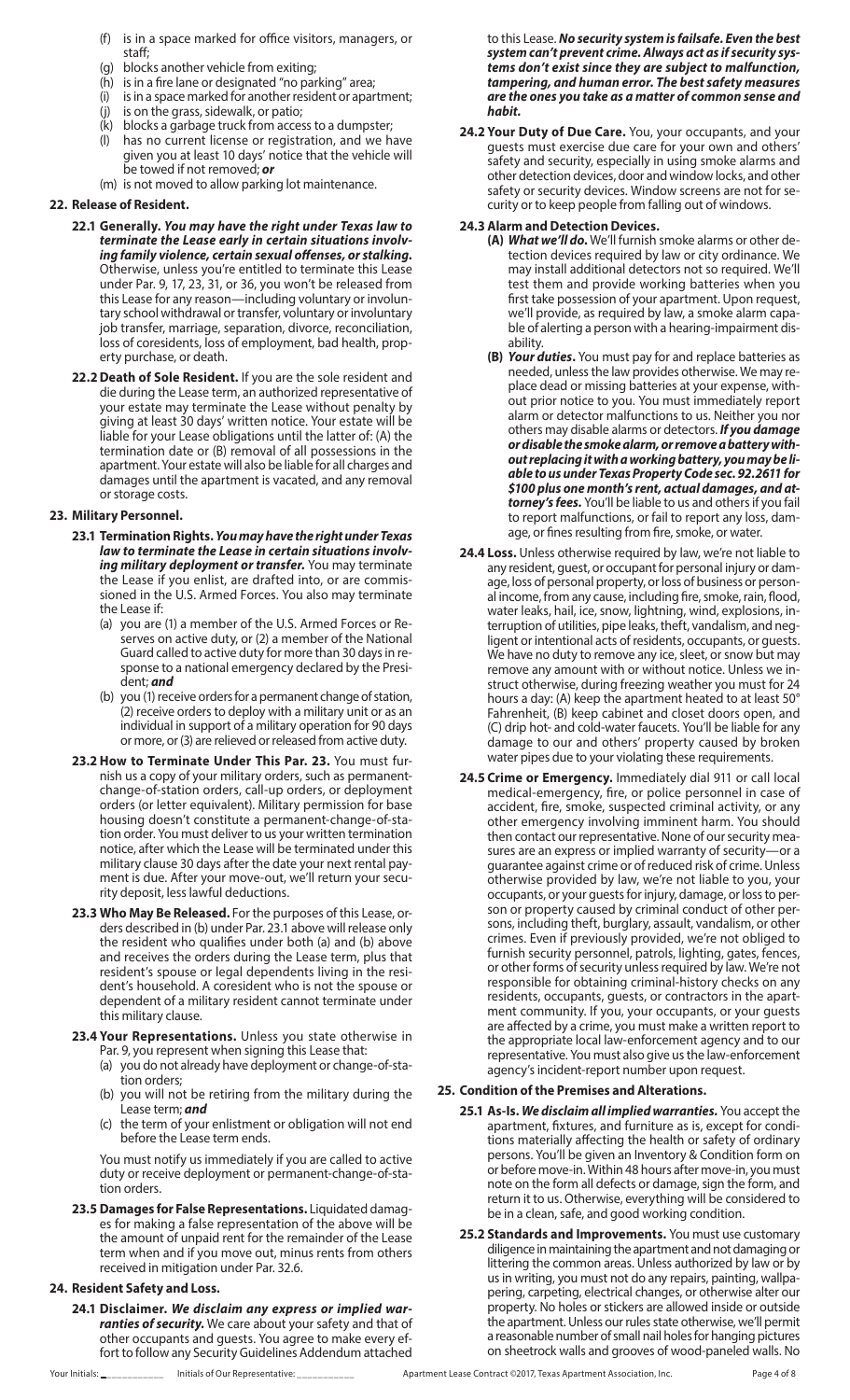water furniture, washing machines, extra phone or television outlets, alarm systems, or lock changes, additions, or rekeying is permitted unless allowed by law or we've consented in writing. You may install a satellite dish or antenna, but only if you sign our satellite-dish or antenna lease addendum, which complies with reasonable restrictions allowed by federal law. You must not alter, damage, or remove our property, including alarm systems, detection devices, furniture, telephone and television wiring, screens, locks, and security devices. When you move in, we'll supply light bulbs for fixtures we furnish, including exterior fixtures operated from inside the apartment; after that, you'll replace them at your expense with bulbs of the same type and wattage. Your improvements to the apartment (made with or without our consent) become ours unless we agree otherwise in writing.

**25.3 Fair Housing.** In accordance with fair-housing laws, we'll make reasonable accommodations to our rules, policies, practices, or services. We'll allow reasonable modifications under these laws to give disabled persons access to and use of this apartment community. We may require you to sign an addendum regarding the implementation of any accommodations or modifications, as well as your restoration obligations, if any.

#### **26. Requests, Repairs, and Malfunctions.**

- **26.1 Written Requests Required.** *If you or any occupant needs to send a notice or request—for example, for repairs, installations, services, ownership disclosure, or security-related matters—it must be written, signed, and delivered to our designated representative in accordance with our policies* (except in case of fire, smoke, gas, explosion, overflowing sewage, uncontrollable running water, electrical shorts, crime in progress, or fair-housing accommodation or modification). Our written notes on your oral request do not constitute a written request from you. Our complying with or responding to any oral request regarding security or any other matter doesn't waive the strict requirement for written notices under this Lease.
- **26.2 Required Notifications.** You must promptly notify us in writing of water leaks, mold, electrical problems, malfunctioning lights, broken or missing locks or latches, and other conditions that pose a hazard to property, health, or safety.
- **26.3Utilities.** We may change or install utility lines or equipment serving the apartment if the work is done reasonably without substantially increasing your utility costs. We may turn off equipment and interrupt utilities as needed to avoid property damage or to perform work. If utilities malfunction or are damaged by fire, water, or similar cause, you must notify our representative immediately.
- **26.4 Casualty Loss and Equipment Repair.** We'll act with customary diligence to make repairs and reconnections, taking into consideration when casualty-insurance proceeds are received. Unless required by statute after a casualty loss, or during equipment repair, your rent will not abate in whole or in part. Air-conditioning problems are normally not emergencies. If air-conditioning or other equipment malfunctions, you must notify us as soon as possible on a business day.
- **26.5 Our Right to Terminate.** If we believe that fire or catastrophic damage is substantial, or that performance of needed repairs poses a danger to you, we may terminate this Lease by giving you at least 5 days' written notice. We also have the right to terminate this Lease during the Lease term by giving you at least 30 days' written notice of termination if we are demolishing your apartment or closing it and it will no longer be used for residential purposes for at least 6 months. If the Lease is so terminated, we'll refund prorated rent and all deposits, less lawful deductions. We may also remove and dispose of personal property if we believe it causes a health or safety hazard.

### **27. Animals.**

- **27.1 No Animals Without Consent.** *No animals (including mammals, reptiles, birds, fish, rodents, amphibians, arachnids, and insects) are allowed, even temporarily, anywhere in the apartment or apartment community unless we've given written permission.* If we allow an animal, you must sign a separate animal addendum and, except as set forth in the addendum, pay an animal deposit. An animal deposit is considered a general security deposit. The animal addendum includes information governing animals, including assistance or service animals. We'll authorize an assistance or support animal for a disabled person without requiring an animal deposit. We may require verification of your disability and the need for such an animal. You must not feed stray or wild animals.
- **27.2 Violations of Animal Policies.**
	- **(A)** *Charges for violations***.** If you or any guest or occupant violates animal restrictions (with or without your knowledge), you'll be subject to charges, damages, eviction, and other remedies provided in this Lease. If you violate the animal restrictions or other animal

rules, you'll pay an initial charge of \$\_\_\_\_\_\_\_\_\_\_\_\_ per animal (not to exceed \$100 per animal) and a daily charge of \$\_\_\_\_\_\_\_\_\_\_\_\_ per animal (not to exceed \$10 per day per animal) from the date the animal was brought into your apartment until it is removed. If an animal has been in the apartment at any time during your term of occupancy (with or without our consent), you must pay for all cleaning and repair costs, including defleaing, deodorizing, and shampooing.

- **(B)** *Removal and return of animal***.** We may remove an unauthorized animal by (1) leaving, in a conspicuous place in the apartment, a written notice of our intent to remove the animal within 24 hours; and (2) following the procedures of Par. 28. We may keep or kennel the animal, or turn it over to a humane society, local authority or rescue organization. When keeping or kenneling an animal, we won't be liable for loss, harm, sickness, or death of the animal unless due to our negligence. You must pay for the animal's reasonable care and kenneling charges. We'll return the animal to you upon request if it has not already been turned over to a humane society, local authority or rescue organization.
- **28. When We May Enter.** If you or any guest or occupant is present, then repairers, servicers, contractors, government representatives, lenders, appraisers, prospective residents or buyers, insurance agents, persons authorized to enter under your rental application, or our representatives may peacefully enter the apartment at reasonable times for reasonable business purposes. If nobody is in the apartment, then any such person may enter peacefully and at reasonable times by duplicate or master key (or by breaking a window or other means when necessary) for reasonable business purposes if written notice of the entry is left in a conspicuous place in the apartment immediately after the entry. Law officers with a search or arrest warrant or those in hot pursuit may be allowed to enter. We are under no obligation to enter only when you are present, and we may, but are under no obligation to, give prior notice or make appointments.

**Multiple Residents.** Each resident is jointly and severally liable for all Lease obligations. If you or any guest or occupant violates the Lease or rules, all residents are considered to have violated the Lease. Our requests and notices (including sale notices) to any resident constitute notice to all residents and occupants. Notices and requests from any resident or occupant constitute notice from all residents. Your notice of Lease termination may be given only by a resident. In eviction suits, each resident is considered the agent of all other residents in the apartment for service of process. Any resident who defaults under this Lease will indemnify the nondefaulting residents and their guarantors.

### **Replacements**

#### **30. Replacements and Subletting.**

- **30.1 When Allowed.** Replacing a resident, subletting, licensing or assigning a resident's rights is allowed *only when we consent in writing.* If a departing or remaining resident finds a replacement resident acceptable to us before moving out and we expressly consent to the replacement, subletting, or assignment, then:
	- (a) a reletting charge will not be due;
	- (b) a reasonable administrative (paperwork) fee will be due, and a rekeying fee will be due if rekeying is requested or required; *and*
	- (c) the departing and remaining residents will remain liable for all Lease obligations for the rest of the original Lease term.
- **30.2 Procedures for Replacement.** If we approve a replacement resident, then, at our option: (A) the replacement resident must sign this Lease with or without an increase in the total security deposit; or (B) the remaining and replacement residents must sign an entirely new Lease. Unless we agree otherwise in writing, the departing resident's security deposit will automatically transfer to the replacement resident as of the date we approve. The departing resident will no longer have a right to occupancy or to a securitydeposit refund, but will remain liable for the remainder of the original Lease term unless we agree otherwise in writing—even if a new Lease is signed.
- **30.3 Rental Prohibited.** You agree that you won't rent, or offer to rent or license all or any part of your apartment to anyone else unless otherwise agreed to by us in writing. You agree that you won't accept anything of value from anyone else for the use of any part of your apartment. You agree not to list any part of your apartment on any lodging rental website or with any person or service that advertises dwellings for rent.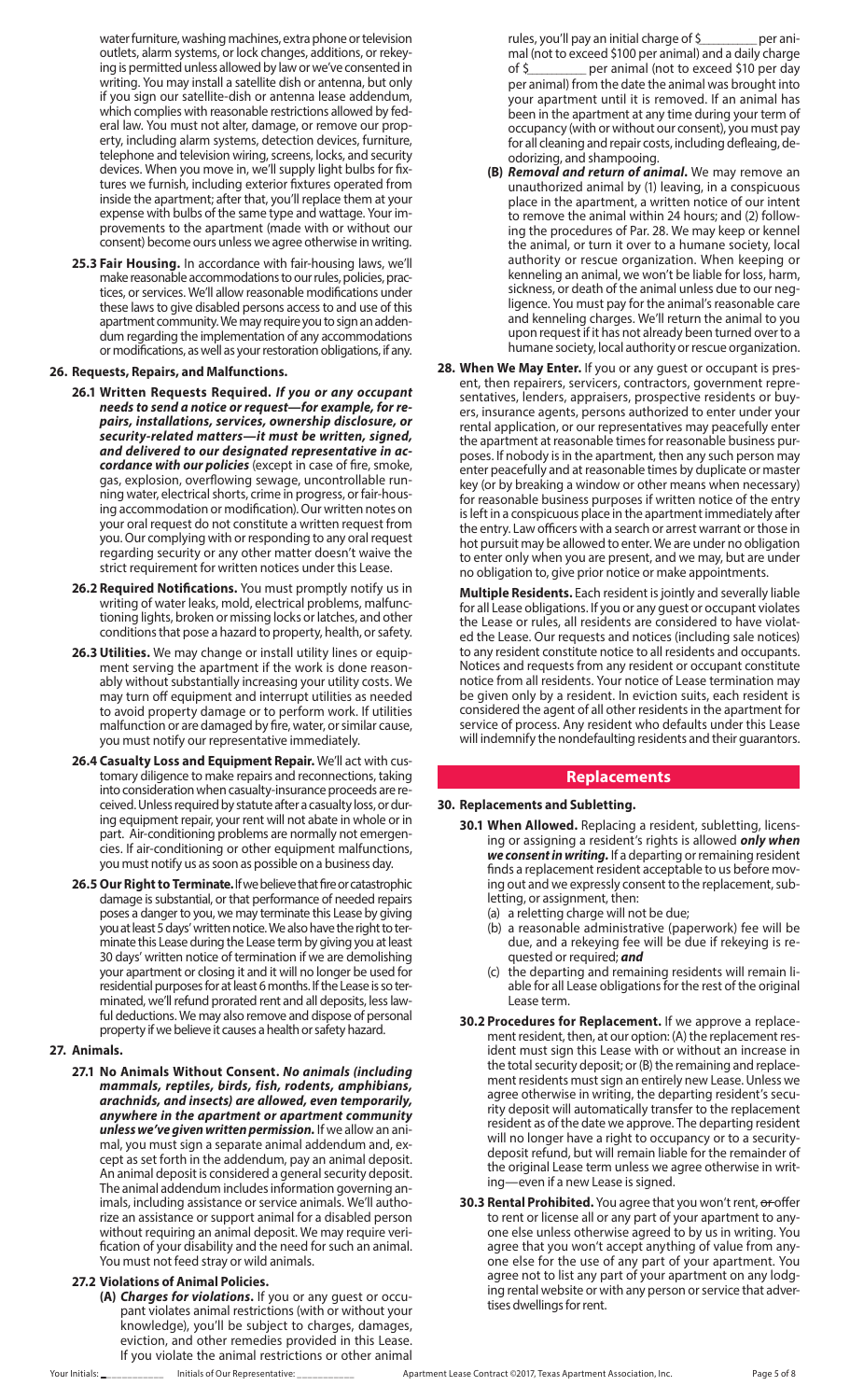# **Responsibilities of Owner and Resident**

### **31. Our Responsibilities.**

- **31.1 Generally.** We'll act with customary diligence to:
	- (a) keep common areas reasonably clean, subject to Par. 25;
	- (b) maintain fixtures, hot water, heating, and air-conditioning equipment;
	- (c) substantially comply with all applicable laws regarding safety, sanitation, and fair housing; *and*
	- (d) make all reasonable repairs, subject to your obligation to pay for damages for which you're liable.

The time, manner, method and means of performing maintenance and repairs, including whether or which vendors to use, are within our sole discretion.

#### **31.2 Your Remedies.** *If we violate any of the above, you may possibly terminate this Lease and exercise other remedies under Texas Property Code Sec. 92.056 by following this procedure:*

- (a) all rent must be current, and you must make a written request for repair or remedy of the condition—after which we'll have a reasonable time for repair or remedy;
- (b) if we fail to do so, you must make a second written request for the repair or remedy (to make sure that there has been no miscommunication between us)—after which we'll have a reasonable time to repair or remedy; *and*
- (c) if the repair or remedy still hasn't been accomplished within that reasonable time period, you may immediately terminate this Lease by giving us a final written notice.

*You also may exercise other statutory remedies, including those under Texas Property Code sec. 92.0561.*

**31.3 Request by Mail.** Instead of giving the two written requests referred to above, you may give us one request by certified mail, return receipt requested, by registered mail, or by any trackable mail or delivery method through the postal service or a private delivery service—after which we'll have a reasonable time to repair or remedy. "Reasonable time" accounts for the nature of the problem and the reasonable availability of materials, labor, and utilities. Your rent must be current when you make any request. We'll refund security deposits and prorated rent as required by law.

#### **32. Default by Resident.**

- **32.1 Acts of Default.** You'll be in default if: (A) you don't timely pay rent or other amounts you owe; (B) you or any guest or occupant violates this Lease, apartment rules, or fire, safety, health, or criminal laws, regardless of whether or where arrest or conviction occurs; (C) you abandon the apartment; (D) you give incorrect or false answers in a rental application; (E) you or any occupant is arrested, charged, detained, convicted, or given deferred adjudication or pretrial diversion for (1) an offense involving actual or potential physical harm to a person, or involving the manufacture or delivery of a controlled substance, marijuana, or drug paraphernalia as defined in the Texas Controlled Substances Act, or (2) any sex-related crime, including a misdemeanor; (F) any illegal drugs or paraphernalia are found in your apartment; or (G) you or any occupant, in bad faith, makes an invalid habitability complaint to an official or employee of a utility company or the government.
- **32.2 Eviction.** *If you default or hold over, we may end your right of occupancy by giving you at least a 24-hour written notice to vacate.* Notice may be given by: (A) regular mail; (B) certified mail, return receipt requested; (C) personal delivery to any resident; (D) personal delivery at the apartment to any occupant over 16 years old; (E) affixing the notice to the inside of the apartment's main entry door; or (F) securely affixing the notice to the outside of the apartment's main entry door as allowed by law. Notice by mail under (A) or (B) will be considered delivered on the earlier of actual delivery, or 3 days after the notice is deposited in the U.S. Postal Service with postage. Termination of your possession rights or a later reletting doesn't release you from liability for future rent or other Lease obligations. *After giving notice to vacate or filing an eviction suit, we may still accept rent or other sums due;* the filing or acceptance doesn't waive or diminish our right of eviction or any other contractual or statutory right. Accepting money at any time doesn't waive our right to damages, to past or future rent or other sums, or to our continuing with eviction proceedings. *In an eviction, rent is owed for the full rental period and will not be prorated.*
- **32.3 Acceleration.** Unless we elect not to accelerate rent, all monthly rent for the rest of the Lease term or renewal period will be accelerated automatically without notice or demand (before or after acceleration) and will be immediately due and delinquent if, without our written consent: (A) you move out, remove property in preparing to move

out, or you or any occupant gives oral or written notice of intent to move out before the Lease term or renewal period ends; and (B) you haven't paid all rent for the entire Lease term or renewal period. Such conduct is considered a default for which we need not give you notice. Remaining rent will also be accelerated if you're judicially evicted or move out when we demand because you've defaulted. Acceleration is subject to our mitigation obligations below.

- **32.4 Holdover.** You or any occupant, invitee, or guest must not hold over beyond the date contained in your move-out notice or our notice to vacate (or beyond a different moveout date agreed to by the parties in writing). If a holdover occurs, then (A) holdover rent is due in advance on a daily basis and may become delinquent without notice or demand; (B) rent for the holdover period will be increased by 25% over the then-existing rent, without notice; (C) you'll be liable to us (subject to our mitigation duties) for all rent for the full term of the previously signed Lease of a new resident who can't occupy because of the holdover; and (D) at our option, we may extend the Lease term—for up to one month from the date of notice of Lease extension—by delivering written notice to you or your apartment while you continue to hold over.
- **32.5 Other Remedies.** We may report unpaid amounts to credit agencies as allowed by law. If we or our debt collector tries to collect any money you owe us, you agree that we or the debt collector may contact you by any legal means, including texting, calling your cell phone, and using an automated dialer. If you default, you will pay us, in addition to other sums due, any amounts stated to be rental discounts or concessions agreed to in writing. Upon your default, we have all other legal remedies, including Lease termination and statutory lockout under Texas Property Code sec. 92.0081, *except as lockouts and liens are prohibited by Texas Government Code sec. 2306.6738 for owners supported by housing-tax-credit allocations.* A prevailing party may recover reasonable attorney's fees and all other litigation costs from the nonprevailing parties, except a party may not recover attorney's fees and litigation costs in connection with a party's claims seeking personal-injury, sentimental, exemplary or punitive damages. We may recover attorney's fees in connection with enforcing our rights under this Lease. All unpaid amounts you owe, including judgments, bear 18% interest per year from the due date, compounded annually. You must pay all collection-agency fees if you fail to pay sums due within 10 days after we mail you a letter demanding payment and stating that collection-agency fees will be added if you don't pay all sums by that deadline.
- **32.6 Mitigation of Damages.** If you move out early, you'll be subject to Par. 10 and all other remedies. We'll exercise customary diligence to relet and minimize damages. We'll credit all later rent that we actually receive from subsequent residents against your liability for past-due and future rent and other sums due.

### **General Clauses**

#### **33. Other Important Provisions.**

**33.1 Representatives' Authority; Waivers; Notice.** *Our representatives (including management personnel, employees, and agents) have no authority to waive, amend, or terminate this Lease or any part of it unless in writing, and no authority to make promises, representations, or agreements that impose security duties or other obligations on us or our representatives, unless in writing.* Any dimensions and sizes provided to you relating to the apartment are only approximations or estimates; actual dimensions and sizes may vary. No action or omission by us will be considered a waiver of our rights or of any subsequent violation, default, or time or place of performance. *Our choice to enforce, not enforce or delay enforcement of written-notice requirements, rental due dates, acceleration, liens, or other rights isn't a waiver under any circumstances.* Except when notice or demand is required by law, you waive any notice and demand for performance from us if you default. If anyone else has guaranteed performance of this Lease, a separate Lease Guaranty for each guarantor must be executed. Written notice to or from our managers constitutes notice to or from us. Any person giving a notice under this Lease should keep a copy or record of it. Fax or electronic signatures are binding. All notices must be signed. Notice may be given electronically *by us to you* if allowed by law. If allowed by law and in accordance with our policies, electronic notice *from you to us* must be addressed to the email address we provide for notice purposes or submitted through an online portal.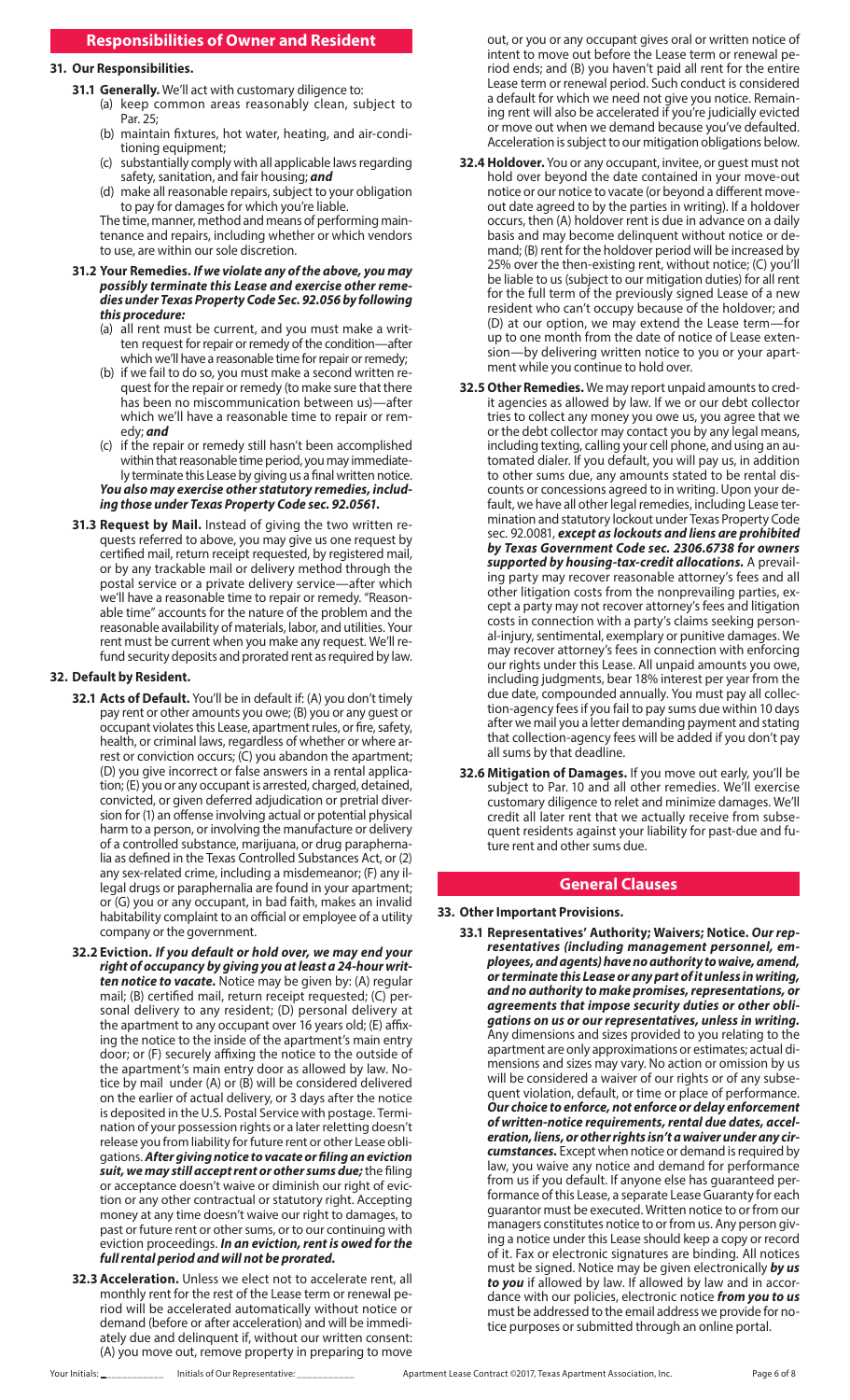- **33.2 Miscellaneous.** All remedies are cumulative. Exercising one remedy won't constitute an election or waiver of other remedies. All provisions regarding our nonliability or nonduty apply to our employees, agents, and management companies. No employee, agent, or management company is personally liable for any of our contractual, statutory, or other obligations merely by virtue of acting on our behalf. This Lease binds subsequent owners. This Lease is subordinate to existing and future recorded mortgages, unless the owner's lender chooses otherwise. All Lease obligations must be performed in the county where the apartment is located. If you have insurance covering the apartment or your personal belongings at the time you or we suffer or allege a loss, you agree to waive any insurance subrogation rights. All notices and documents may be in English and, at our option, in any other language that you read or speak. The term "including" in this Lease should be interpreted to mean "including but not limited to."
- **33.3 Severability.** If any provision of this Lease is invalid or unenforceable under applicable law, it won't invalidate the remainder of the Lease or change the intent of the parties. Neither an invalid clause nor the omission of initials on any page invalidates this Lease.
- **34. Payments.** Payment of each sum due is an independent covenant. When we receive money, other than sale proceeds under Par. 14 or water payments subject to government regulation, we may apply it at our option and without notice first to any of your unpaid obligations, then to current rent. We may do so regardless of notations on checks or money orders and regardless of when the obligations arose. All sums other than rent are due upon our demand. After the due date, we do not have to accept any payments.
- **35. TAA Membership.** We represent that, at the time of signing this Lease, we, the management company representing us, or any locator service that procured you is a member in good standing of both the Texas Apartment Association and the affiliated local apartment association for the area where the apartment is located. The member is either an owner/management-company member or an associate member doing business as a locator service (whose name and address must be disclosed on page 8). If not, the following applies: (A) this Lease is voidable at your option and is unenforceable by us (except for property damages); and (B) we may not recover past or future rent or other charges. The above remedies also apply if both of the following occur: (1) the Lease is automatically renewed on a month-to-month basis more than once after membership in TAA and the local association has lapsed; and (2) neither the owner nor the management company is a member of TAA and the local association during the third automatic renewal. A signed affidavit from the affiliated local apartment association attesting to nonmembership when the Lease or renewal was signed will be conclusive evidence of nonmembership. Governmental entities may use TAA forms if TAA agrees in writing.

### **When Moving Out**

#### **36. Move-Out Notice.**

- **36.1 Requirements and Compliance.** Your move-out notice doesn't release you from liability for the full term of the Lease or renewal term. You'll still be liable for the entire Lease term if you move out early except under Par. 9, 17, 22, 23, or 31. *Your move-out notice must comply with each of the following:*
	- (a) We must receive advance written notice of your moveout date. You must give notice in advance by at least the number of days required in Par. 3 or in special provisions—even if the Lease has become a month-to-month lease. Unless we require more than 30 days' notice, if you give notice on the first day of the month you intend to move out, it will suffice for move-out on the last day of that month, as long as all other requirements below are met.
	- (b) Your move-out notice must be in writing. An oral move-out notice will not be accepted and will not terminate your Lease.
	- Your move-out notice must not terminate the Lease sooner than the end of the Lease term or renewal period.
	- (d) If we require you to give us more than 30 days' written notice to move out before the end of the Lease term, we will give you 1 written reminder not less than 5 days nor more than 90 days before your deadline for giving us your written move-out notice. If we fail to give a reminder notice, 30 days' written notice to move-out is required.
- **36.2Unacceptable Notice.** *Your notice is not acceptable if it doesn't comply with all of the above.* We recommend that you use our written move-out form to ensure that you provide all the information needed. You must get from us a written acknowledgment of your notice. If we fail to give a reminder notice, 30 days' written notice to move out is required. If we terminate the Lease, we must give you the same advance notice—unless you are in default.
- **37. Move-Out Procedures.** The move-out date can't be changed unless we and you both agree in writing. You won't move out before the Lease term or renewal period ends unless all rent for the entire Lease term or renewal period is paid in full. Early move-out may result in reletting charges and acceleration of future rent under Par. 10 and 32. You're prohibited by law from applying any security deposit to rent. You can't stay beyond the date you're supposed to move out. All residents, guests, and occupants must surrender or abandon the apartment before the 30-day period for deposit refund begins. You must give us and the U.S. Postal Service, in writing, each resident's forwarding address.
- **38. Cleaning.** You must thoroughly clean the apartment, including doors, windows, furniture, bathrooms, kitchen appliances, patios, balconies, garages, carports, and storage rooms. You must follow move-out cleaning instructions if they have been provided. If you don't clean adequately, you'll be liable for reasonable cleaning charges—including charges for cleaning carpets, draperies, furniture, walls, etc. that are soiled beyond normal wear (that is, wear or soiling that occurs without negligence, carelessness, accident, or abuse).
- **39. Move-Out Inspection.** You should meet with our representative for a move-out inspection. Our representative has no authority to bind or limit us regarding deductions for repairs, damages, or charges. Any statements or estimates by us or our representative are subject to our correction, modification, or disapproval before final accounting or refunding.
- **40. Security Deposit Deductions and Other Charges.** You'll be liable for the following charges, if applicable: unpaid rent; unpaid utilities; unreimbursed service charges; repairs or damages caused by negligence, carelessness, accident, or abuse, including stickers, scratches, tears, burns, stains, or unapproved holes; replacement cost of our property that was in or attached to the apartment and is missing; replacing dead or missing alarm or detection-device batteries at any time; utilities for repairs or cleaning; trips to let in company representatives to remove your telephone, Internet, television services, or rental items (if you so request or have moved out); trips to open the apartment when you or any guest or occupant is missing a key; unreturned keys; missing or burned-out light bulbs; removing or rekeying unauthorized security devices or alarm systems; agreed reletting charges; packing, removing, or storing property removed or stored under Par. 14; removing illegally parked vehicles; special trips for trash removal caused by parked vehicles blocking dumpsters; false security-alarm charges unless due to our negligence; animal-related charges under Par. 6 and 27; government fees or fines against us for violation (by you, your occupants, or your guests) of local ordinances relating to alarms and detection devices, false alarms, recycling, or other matters; late-payment and returned-check charges; a charge (not to exceed \$150) for our time and inconvenience in our lawful removal of an animal or in any valid eviction proceeding against you, plus attorney's fees, court costs, and filing fees actually paid; and other sums due under this Lease. You'll be liable to us for: (A) charges for replacing any keys and access devices referenced in Par. 5 if you don't return them all on or before your actual move-out date; (B) accelerated rent if you've violated Par. 32; and (C) a reletting fee if you've violated Par. 10. *We may also deduct from your security deposit our reasonable costs incurred in rekeying security devices required by law if you vacate the apartment in breach of this Lease.*

#### **41. Deposit Return, Surrender, and Abandonment.**

- **41.1 Your Deposit.** We'll mail you your security-deposit refund (less lawful deductions) and an itemized accounting of any deductions, no later than 30 days after surrender or abandonment, unless laws provide otherwise.
- **41.2 Surrender.** You have *surrendered* the apartment when: (A) the move-out date has passed and no one is living in the apartment in our reasonable judgment; *or* (B) apartment keys and access devices listed in Par. 5 have been turned in to us—whichever happens first.
- **41.3 Abandonment.** You have *abandoned* the apartment when all of the following have occurred: (A) everyone appears to have moved out in our reasonable judgment; (B) clothes, furniture, and personal belongings have been substantially removed in our reasonable judgment; (C) you've been in default for nonpayment of rent for 5 consecutive days, or water, gas, or electric service for the apartment not connected in our name has been terminated or transferred; *and* (D) you've not responded for 2 days to our notice left on the inside of the main entry door stating that we consider the apartment abandoned. An apartment is also considered abandoned 10 days after the death of a sole resident.
- **41.4 The Ending of Your Rights.** Surrender, abandonment, or judicial eviction ends your right of possession for all purposes and gives us the immediate right to clean up, make repairs in, and relet the apartment; determine any securitydeposit deductions; and remove property left in the apartment. Surrender, abandonment, and judicial eviction affect your rights to property left in the apartment (Par. 14), but don't affect our mitigation obligations (Par. 32).